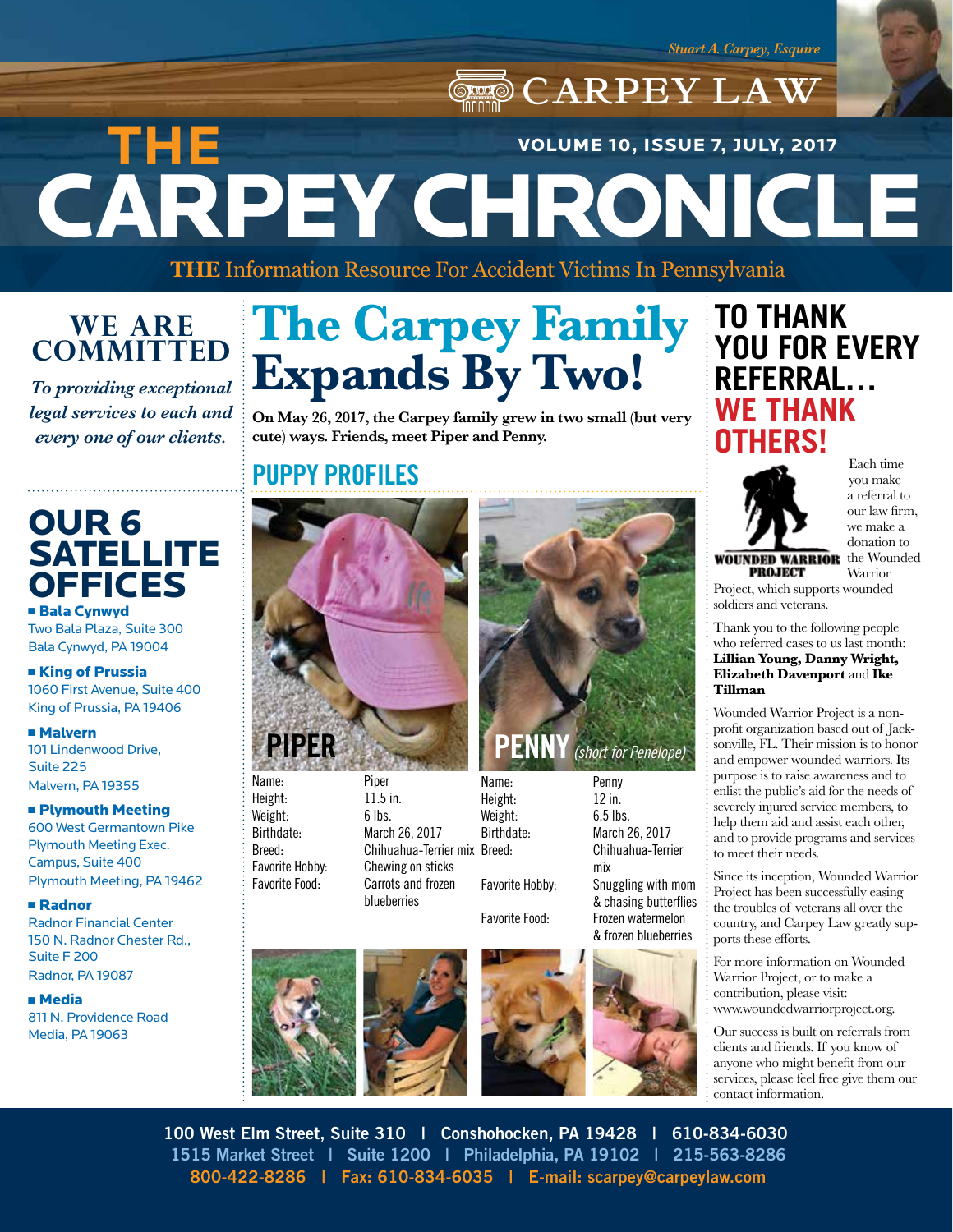#### THE CARPEY CHRONICLE

## LAURA CARPEY'S RECIPES OF THE MONTH **Giardiniere Pickles**

#### **INGREDIENTS**

- $\Box$  2 cups distilled white vinegar
- $\Box$ <sup>1</sup>/<sub>4</sub> cup granulated sugar
- $\Box$  2 tablespoons kosher salt
- $\Box$  3 serrano chiles
- $\blacksquare$  1 red bell pepper, seeded and cut into  $\frac{1}{2}$ -inch dice
- $\Box$  <sup>1</sup>/<sub>2</sub> medium yellow onion, very thinly sliced
- $\Box$  1¼ cups small (about ½-inch) cauliflower florets
- $\Box$  1¼ cups very thinly sliced carrots (about 3 medium carrots)
- $\simeq$  2 medium celery stalks, very thinly sliced (about 1 cup)
- $\Box$  2 garlic cloves, finely chopped
- $\blacksquare$  1 tablespoon whole yellow mustard seeds
- $\Box$  1<sup>1</sup>/<sub>2</sub> teaspoons dried oregano
- $\Box$ <sup>1</sup>/<sub>4</sub> cup olive oil

#### **INSTRUCTIONS**

In a medium pot, combine the vinegar, sugar and salt, and bring to a boil. Add the chiles and cook until they are cooked through and the green color begins to dull,

8 to 10 minutes. Remove from the heat and allow the chiles to cool completely in the vinegar.

When the chiles are cool, slice into  $\frac{1}{4}$ -inch-thick rounds. Reserve the pickling liquid.

In a mixing bowl, combine the pickling liquid with the sliced chiles and all remaining ingredients. Allow to

marinate for 1 to 2 days before serving. Place in an airtight container and keep in the fridge for up to 2 weeks. Makes 5 cups.

### **INGREDIENTS Triple Berry Angel Food Cake Roll**

- n 1 Angel Food Cake mix, plus ingredients to prepare
- $1/4$  cup + 3/4 cup powdered sugar, divided
- $\Box$  8 oz light cream cheese, room temperature
- $\Box$  1 1/2 cups heavy whipping cream
- $\blacksquare$  1 teaspoon vanilla
- $\Box$  1 1/2 cups fresh strawberries, diced
- $\blacksquare$  1 1/2 cups fresh blueberries
- $11/2$  cups fresh raspberries

#### **INSTRUCTIONS**

1.Preheat oven to 350 degrees F and line the bottom of a 10x15x1" rimmed baking sheet with parchment paper (make sure that it lays flat on the bottom). Do not grease the pan.

2.Prepare cake mix according to package directions. Pour into prepared pan and bake for about 20 minutes, until the top is golden and the edges start to crack. \*NOTE: It will rise up in the pan significantly, even over the top. But even though it gets high it should not flow over -- if you're concerned, slip an extra baking sheet or a piece of foil underneath just in case.

3.Loosen cake from the edges of the pan while it's still warm -- it's going to be a little sticky, like angel food cake is, but it will come away easily.

4.Spread out a clean kitchen towel and sprinkle evenly with  $\frac{1}{4}$  cup powdered sugar. Flip warm cake out onto the towel, peel off the parchment paper and immediately roll up starting at the short end, WITH the towel inside. Let cool completely (at room



**About us:** We perform very high quality legal work. We are highly competent and we have a highly competent support staff, but we are not perfect. We can make mistakes. We will correct a mistake if we find it or if you point it out.

It is our policy to return phone calls in the order they are received and based on the priority of the

situation. If you leave a message, your call will be returned usually within 24 hours. Some clients feel that calling multiple times in a day will get their call answered faster, but that is not the case. Email is the quickest way to get a response from anyone in the office.

We work by appointment only. Without an

## **Carpey Law Is Proud To Be Recognized**

Stuart Carpey is proud to have been recognized by lawyers who know him (through peer nominations) and the following organizations based on a thorough multi-phase process involving research conducted by these particular rating organizations.



#### **Top 100 National Trial Lawyers**

Top 100 National Trial Lawyers an invitation-only organization composed of the premier trial lawyers from each state in the nation who meet stringent qualifications as civil plaintiff and/ or criminal defense trial lawyers. Membership is extended solely to the select few of the most qualified attorneys from each state who demonstrate superior qualifications of leadership, reputation, influence, stature and public profile.



#### **Million Dollar Advocates Forum**

The Million Dollar Advocates Forum is one of the most prestigious groups of trial lawyers in the United States. Membership is limited to attorneys who have won million dollar and multi-million dollar verdicts and settlements. Fewer than 1% of U.S. lawyers are members.

#### **AVVO Rating of 10.0-Superb**

AVVO collects background information about attorneys from multiple sources, including state bar associations, court records, lawyer websites, and information lawyers provide for use in an unbiased, mathematical model to rate attorneys on a scale from 1.0 to 10.0. This equation considers a lawyer's years in practice, disciplinary history, professional achievements and industry recognition when determining a rating. Stuart has received and maintained the highest rating of 10.0 (Superb) since AVVO has been rating attorneys in Pennsylvania.

appointment, it is unlikely Mr. Carpey would be able to meet with you.

Please utilize our support staff to answer your questions and to give you status reports. Our legal assistants and paralegals are very experienced and will often be able to respond to your requests.



temperature for 1-2 hours or pop it in the fridge or freeze momentarily if you're impatient like me! You don't want it hot inside when you add your filling.)

5.In a large bowl, beat the cream cheese with an electric mixer until smooth. Add ¾ cup powdered sugar, vanilla and cream and beat on low until combined, then on high for 3-4 minutes until fluffy and stiff peaks form.

6.Unroll cooled cake (you can just leave it laying on the towel) and spread with half of the filling and top with half of the berries. Carefully roll back up (this time without the towel!) and place on a serving plate. Spread top and sides with remaining filling and top with remaining berries. Serve immediately (leftovers are best eaten within 24 hours). Serves 12.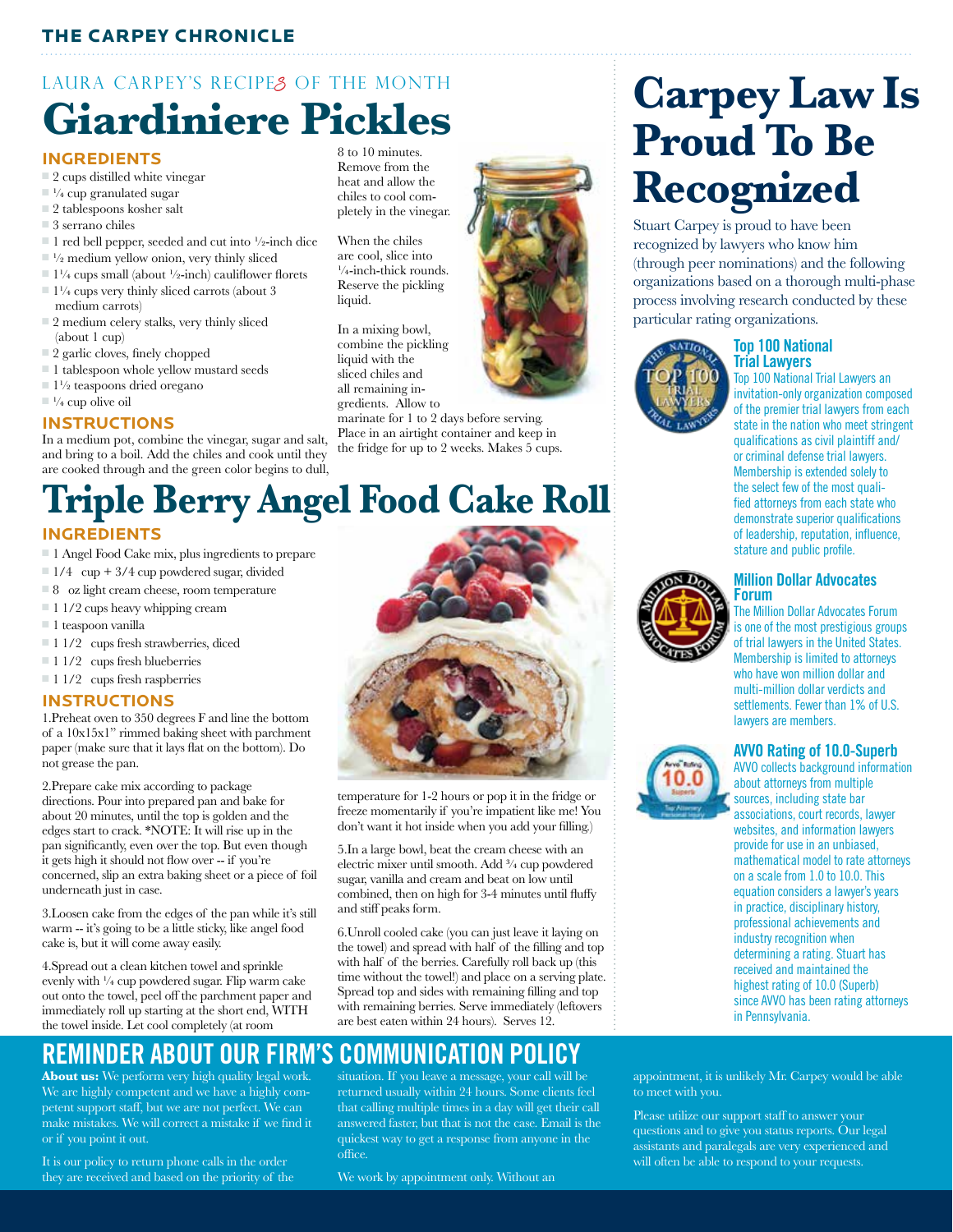# **The Nightmare Deposition**

Last week I took a deposition (which is a sworn statement under oath in front of a court reporter, pretty normal occurrence in any case once it's in suit) of the driver of the car that rear-ended my client. This guy was insured with State Farm, and he had his State Farm attorney sitting next to him during the entire deposition (which is also normal). What wasn't normal was how embarrassingly bad this guy did at his deposition. He could barely answer a question, couldn't remember much about anything, when he did answer he contradicted what he had said earlier. It was bad. On top of that, when I asked him if he remembered answering the interrogatories in the case (because what he said in the interrogatories did not match what he was saying at his deposition) he had no recollection of ever answering them, or ever even discussing them with his attorney, despite the fact that his attorney had him sign a separate page verifying that he did answer the interrogatories. *(It's normal to answer interrogatories with your lawyer.* It's not normal for the lawyer to type up the answers, not go over them with the client, but have the client sign off saying he did answer them). Needless to say, this State Farm insured represented by a State Farm attorney was not too happy with State Farm or his State Farm attorney when I was finished with him.

At Carpey Law, we like to do things a bit differently. We answer interrogatories with our clients. We go over the entire case with our clients and fully prepare them for their deposition. Our clients don't get confused at depositions.

Insurance companies treat their insureds like premium paying numbers.

We don't.<br>Stuart Carpey



## **Feedback From A Carpey Law Client After Her Case Ended**

Once a client's case ends, we don't just wave them goodbye and good luck. Typically, we like to ask our clients to complete a survey in order to find out what we what we could do to improve our services. After all, that's kind of important when you care about what your clients think, right? This is what our client, Vanessa, had to say.

#### **Q: How often did you request information regarding the status of your case with us?**

*A: I didn't have to. Tiffany did a great job at keeping me updated with any new information.*

**Q: Did you find the use of emailing us was helpful in keeping you informed about the ongoing status of your case?** *A: Yes. I felt like sending emails was the easiest way for me to contact Mr. Carpey.*

**Q: Was the "process" (meaning how things would work out at each stage of your case) explained to you?**

*A: Yes. I was always well-informed on what was going on with my case.*

**Q: How satisfied were you with the length of time it took to resolve your case?**

*A: I think that my case was resolved in the quickest way possible. I never felt like my case was pushed to the back burner.*

**Q: Please tell us what you liked most about working with us, and what you liked least.**

*A: I liked how I never felt like I didn't know what was going on. I received updates at every stage of my case. If I wasn't sure about something, I could call Mr. Carpey up and he'd give me the best advice he could offer.*

**Q: Please tell us what can be done by us to improve our client services.**

*A: I don't have any complaints so I'm not sure what could be done to improve your services.*

**Q: What was the main reason you had for choosing and hiring our firm?**

*A: I was referred to Mr. Carpey by my coworker's husband.*

**Q: Please tell us of any problems you had with our firm, if any.** *A: N/A.*

**Q: Please add any additional comments you feel are important.** *A: I had a great experience working with Mr. Carpey. Hopefully I won't need to hire him again as an accident lawyer, but if I did I wouldn't mind.*